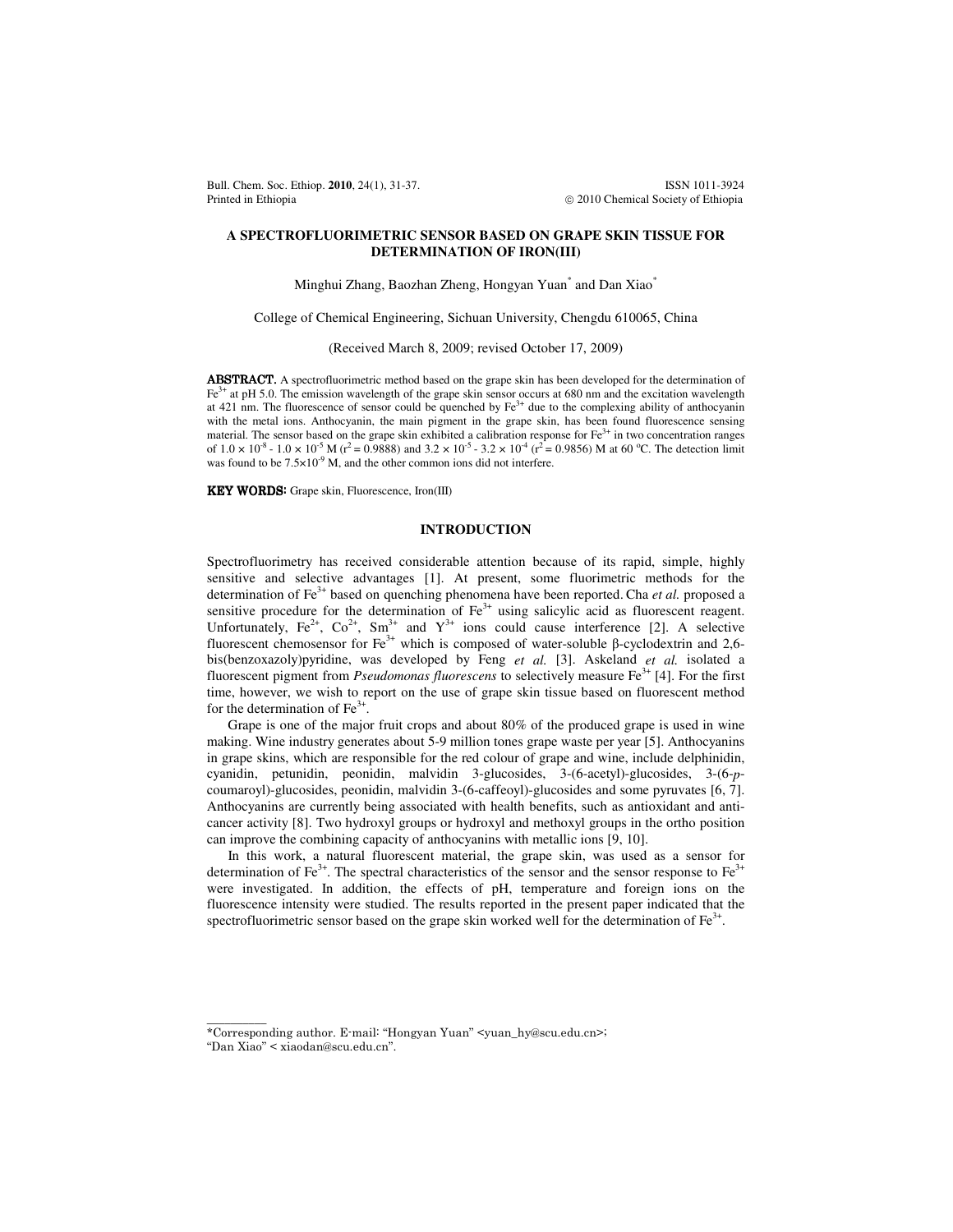## **EXPERIMENTAL**

## *Apparatus and reagents*

Fluorescence measurements of the grape skin were carried out on a spectrofluorimeter (LS-55, Perkin-Elmer, USA) with a spectrophotometric 1.0 cm  $\times$  1.0 cm quartz cuvette. The scanning rate of monochromators was fixed at 400 nm min<sup>-1</sup> and the excitation and emission slit widths were set at 10.0 nm and 15.0 nm, respectively. Morphology of the grape skin was examined by the scanning electron microscopy (SEM, S-4800, Hitachi, Japan).

The standard solution of  $\text{Fe}^{3+}$  was prepared by dissolving FeNH<sub>4</sub>(SO<sub>4</sub>)<sub>2</sub> in distilled water. FeNH<sub>4</sub>(SO<sub>4</sub>)<sub>2</sub> was purchased from Kelong Chemical Co. (Chengdu, China). Working solutions were obtained from appropriate dilution of the stock solution. The grape skin pigments  $(E_{1cm}^{1\%}525nm \ge 10$ , Pengyuan Co. Qingdao, China) was dissolved in water. HCl and NaOH were used to adjust pH of solutions. The red grape skin used in the sensor construction was purchased from a local market and stored after dryness. All chemicals were of analytical reagent grade and the redistilled water was used throughout.

## *Sample processing and experimental method*

The pulps of fresh grape were removed by hand, and the grape skins were cleaned with distilled water before drying. Air-dried grape skins were washed with distilled water until they became soft, and then they were cut into smaller pieces using scissors. The coat of the grape skin was mounted on glass slide (6.0 cm  $\times$  1.2 cm). The glass slide with grape skin was winded by Teflon tape, and then fixed to a quartz cuvette filled with 2.0 mL distilled water. Different concentrations of Fe<sup>3+</sup> were added into the cuvette gradually. The volume of Fe<sup>3+</sup> solutions added was less than 50 µL to keep the total volume of testing solution without obvious change. The fluorescence intensity of the sensor, at an excitation wavelength of 421 nm, was measured at the wavelength of 680 nm.

## **RESULTS AND DISCUSSION**

## *The spectral characteristics and main fluorophore of the sensor*

After drying at room temperature, the morphological characteristics of the grape skin were examined by scanning electron microscopy (SEM). Figure 1 shows the SEM micrograph for the inner section of the grape skin, which was cleaned with distilled water. The inner surface of grape skin consisted of cross-linked fibrous materials and had many irregular small pores. The thickness, moisture content, fibre content of grape skin would affect the fluorescence intensity of sensor. To obviate this problem, the same kind of grapes and the same section of grape skin were selected to fabricate the sensor. Fortunately, the sensors have the same fluorescence quenching behavior. The excitation and emission spectra of the grape skin-based sensor in the presence of Fe<sup>3+</sup> and of sensor alone were also shown in the insert of Figure 1. It was found that the maximal fluorescence excitation and emission wavelengths occurred at 421 nm and 680 nm, respectively. Therefore, the excitation wavelength at 421 nm and the emission wavelength at 680 nm were selected as operating wavelengths for the further studies. The presence of  $5.0 \times 10^{-5}$  M Fe<sup>3+</sup> can cause obvious decrease of the fluorescence intensity of the sensor.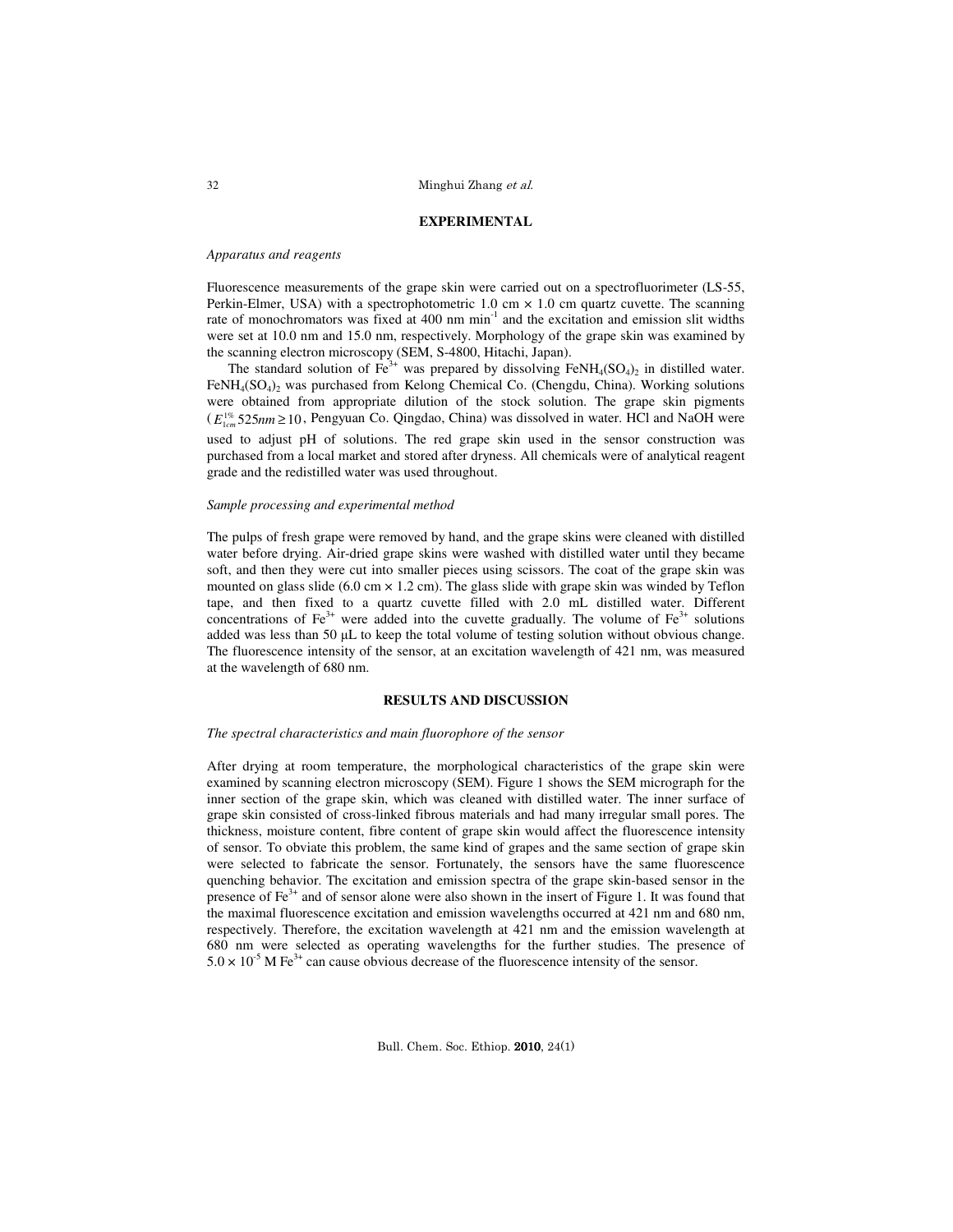A spectrofluorimetric sensor based on grape skin tissue for determination of iron(III) 33



Figure 1. SEM micrograph of the inner surface of grape skin. Inset: fluorescence excitation (a) and emission (b) spectra; a, b: the grape skin-based sensor blank; a', b': adding  $5.0 \times$  $10^{-5}$  M Fe<sup>3+</sup> to the system.

# *Effect of pH*

The pH dependence of the sensor in the presence of  $5.0 \times 10^{-5}$  M Fe<sup>3+</sup> solution was studied by using different solutions with pH range from 5.0 to 7.5. As shown in Figure 2, the fluorescence intensity of the sensor increased with the increase in pH value from 5.0 to 6.5 and then decreased at pH value higher than pH 6.5. Anthocyanins have the different chemical forms depending on the pH of the solution. At pH values between 4.0 and 6.0, four forms of the anthocyanins, flavylium cation, anhydrous quinoidal base, colourless carbinol base and the pale yellow chalcone coexist. When pH value is higher than 7.0, the anthocyanins are degraded depending on their substituent groups [11]. The degradation of the anthocyanins would affect the fluorescence intensity of grape skin. Since minimum fluorescence intensity occurred at pH 5.0, pH 5.0 was recommended for further studies.



Figure 2. Effect of pH on the fluorescence intensity of the sensor at 20  $^{\circ}$ C.

Bull. Chem. Soc. Ethiop. 2010, 24(1)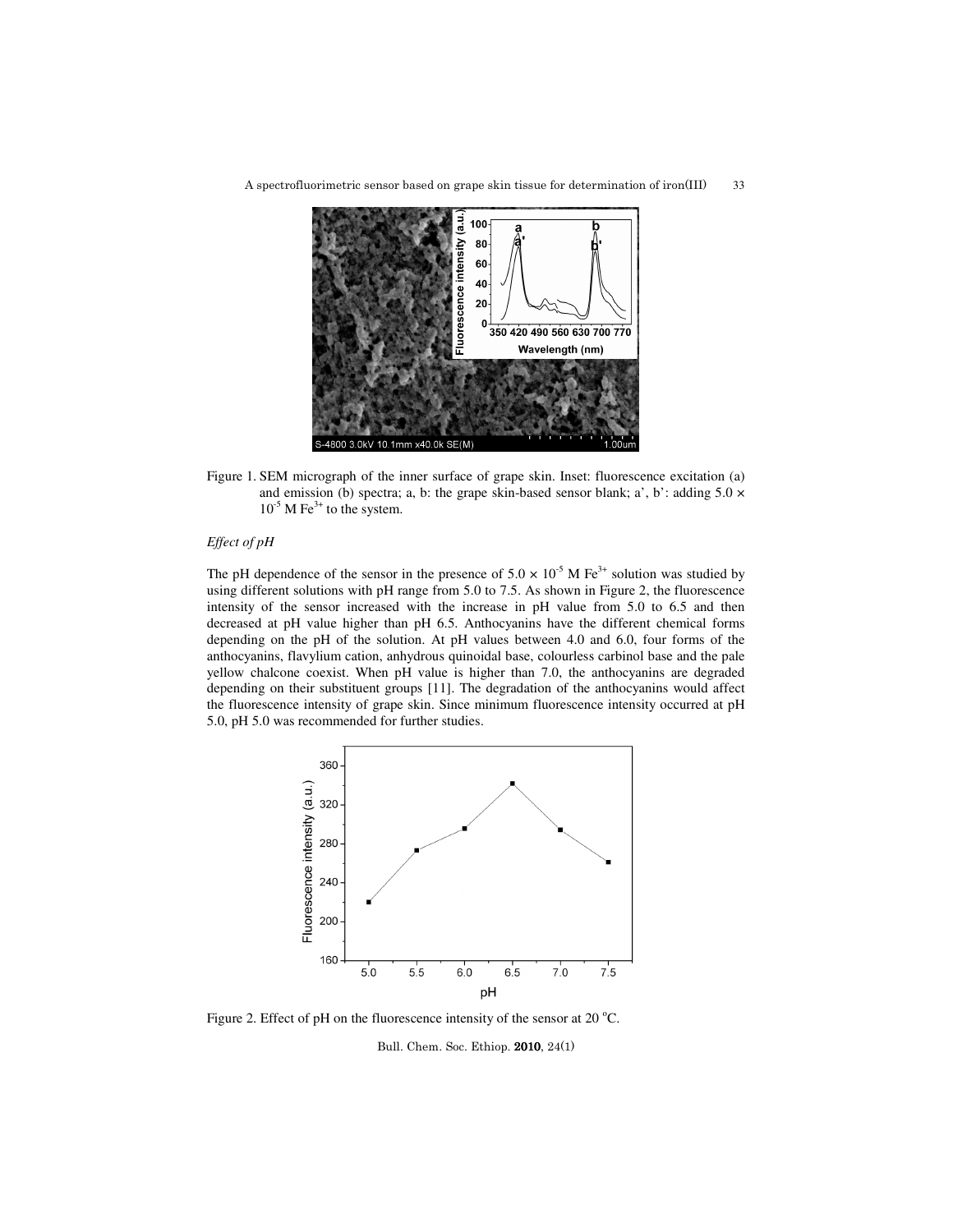Minghui Zhang et al.

#### *Effect of temperature*

As the temperature is an important factor in the measuring process, the effect of temperature on the fluorescence intensity of the sensor was studied at various temperatures ranged from 20 to 90 °C. Although the fluorescence quantum yields inherently decreased with the increase in temperature, the ratio of the fluorescence quenching  $(I_0/I)$  of the sensor in a given concentration of Fe<sup>3+</sup> (2.0  $\times$  10<sup>-4</sup> M) increased with increasing temperature (Figure 3). When the temperature was higher than 60  $^{\circ}$ C, the presence of gas bubbles could affect the measurement. Therefore, 60  $\rm{^{\circ}C}$  was chosen for further experiments.



Figure 3. Effect of temperature on the fluorescence intensity of the sensor.

# *The sensor responses toward Fe3+*

Red fluorescence emission can be observed with naked eyes when the grape skin is illuminated by a UV lamp. Anthocyanin is the well known fluorophore which can recognize and bind  $Fe<sup>3+</sup>$ because of its special structure. It was thought to be that the fluorescent quenching occurred in a given concentration range of  $Fe<sup>3+</sup>$  as  $Fe<sup>3+</sup>$ -anthocyanin complex was formed. The fluorescence emission spectra of the grape skin pigments and the sensor based on grape skin in the presence of different concentrations of  $Fe<sup>3+</sup>$  were shown in Figure 4. It could be seen that the maximum emission wavelength of the grape skin pigments was at 680 nm. When  $1.0 \times 10^{-3}$  M Fe<sup>3+</sup> was present, the fluorescence of grape skin pigments was completely quenched (see the insert of Figure 4). The emission wavelength of the grape skin also occurred at 680 nm and the fluorescence emission intensities of grape skin decreased considerably with the increase in the concentration of  $\text{Fe}^{3+}$ , and no measurable spectral position shift is observed.

## *Calibration curve*

The calibration curve can be established based on the linear relationship between fluorescence quenching  $(I_0/I)$  of the sensor and the logarithm of  $Fe^{3+}$  concentration in water, and the results are shown in Figure 5. The fluorescence intensity of the grape skin-based sensor increased linearly with increase of the Fe<sup>3+</sup> concentration in the ranges of  $1.0 \times 10^{-8}$  -  $1.0 \times 10^{-5}$  M and 3.2  $\times$  10<sup>-5</sup> - 3.2  $\times$  10<sup>-4</sup> M, respectively. The corresponding linear equation can be expressed as I<sub>0</sub>/I =  $1.79 + 0.0954 \log C(M)$  ( $r^2 = 0.9888$ ) and  $I_0/I = 5.97 + 0.9917 \log C(M)$  ( $r^2 = 0.9856$ ), and the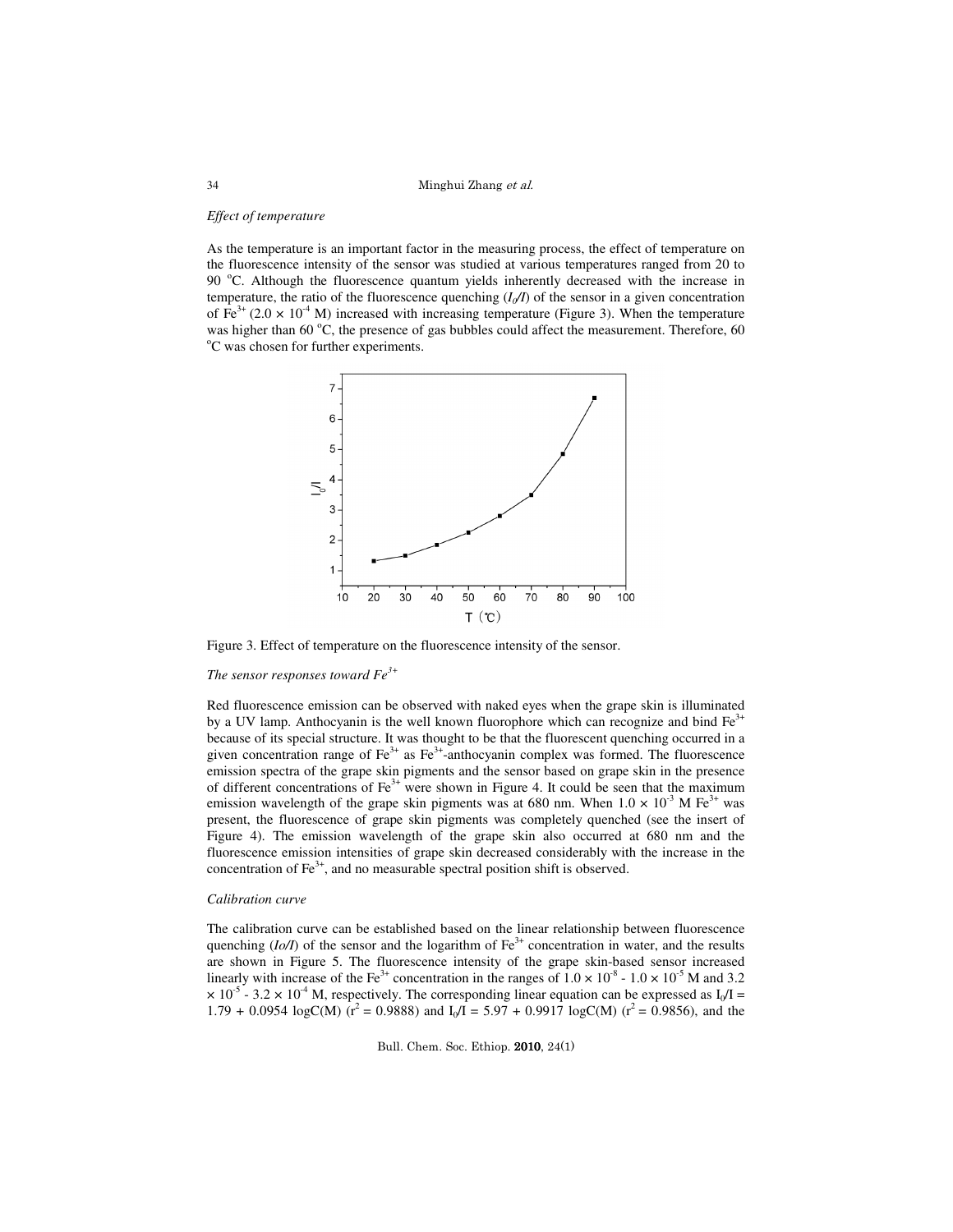detection limit (LOD) for Fe<sup>3+</sup> was found to be 5.3  $\times$  10<sup>-9</sup> M. A more obvious change in fluorescence intensity was observed when the concentration of  $Fe<sup>3+</sup>$  solution was higher than 1.0  $\times$  10<sup>-5</sup> M. This might be caused by the change of Fe<sup>3+</sup> ligands number [Scheme 1]. At the beginning of the interaction between  $Fe<sup>3+</sup>$  and the grape skin pigments, the complex might be expressed as Fe(anthocyanin)<sub>3</sub> because the number of ligands was much more than that of Fe<sup>3+</sup>. However, with the increase of the concentration of  $\text{Fe}^{3+}$ , the number of ligands was less than that of Fe<sup>3+</sup>, the molecular formula of complex was then changed to be Fe(anthocyanin)<sub>2</sub>.<sup>1</sup>/<sub>2</sub> SO<sub>4</sub> [12, 13].



Figure 4. Fluorescence emission spectra of the grape skin-based sensor in the presence of different concentrations of Fe<sup>3+</sup>, and the Fe<sup>3+</sup> concentration of curves 1 - 11: (1) blank solution; (2)  $1.0 \times 10^{-8}$  M; (3)  $3.2 \times 10^{-8}$  M; (4)  $1.0 \times 10^{-7}$  M; (5)  $3.2 \times 10^{-7}$  M; (6)  $1.0$  $\times$  10<sup>-6</sup> M; (7) 3.2  $\times$  10<sup>-6</sup> M; (8)1.0  $\times$  10<sup>-5</sup> M; (9) 3.2  $\times$  10<sup>-5</sup> M; (10) 1.0  $\times$  10<sup>-4</sup> M; (11)  $3.2 \times 10^{-4}$  M. The temperature was 60 °C. Insert: fluorescence spectra of the grape skin pigments upon addition of Fe<sup>3+</sup> (0 and  $1.0 \times 10^{-3}$  M).



Figure 5. The calibration curve for  $\text{Fe}^{3+}$  determination (a) the sensor used in this experiment and (b) the sensor fabricated by another grape skin.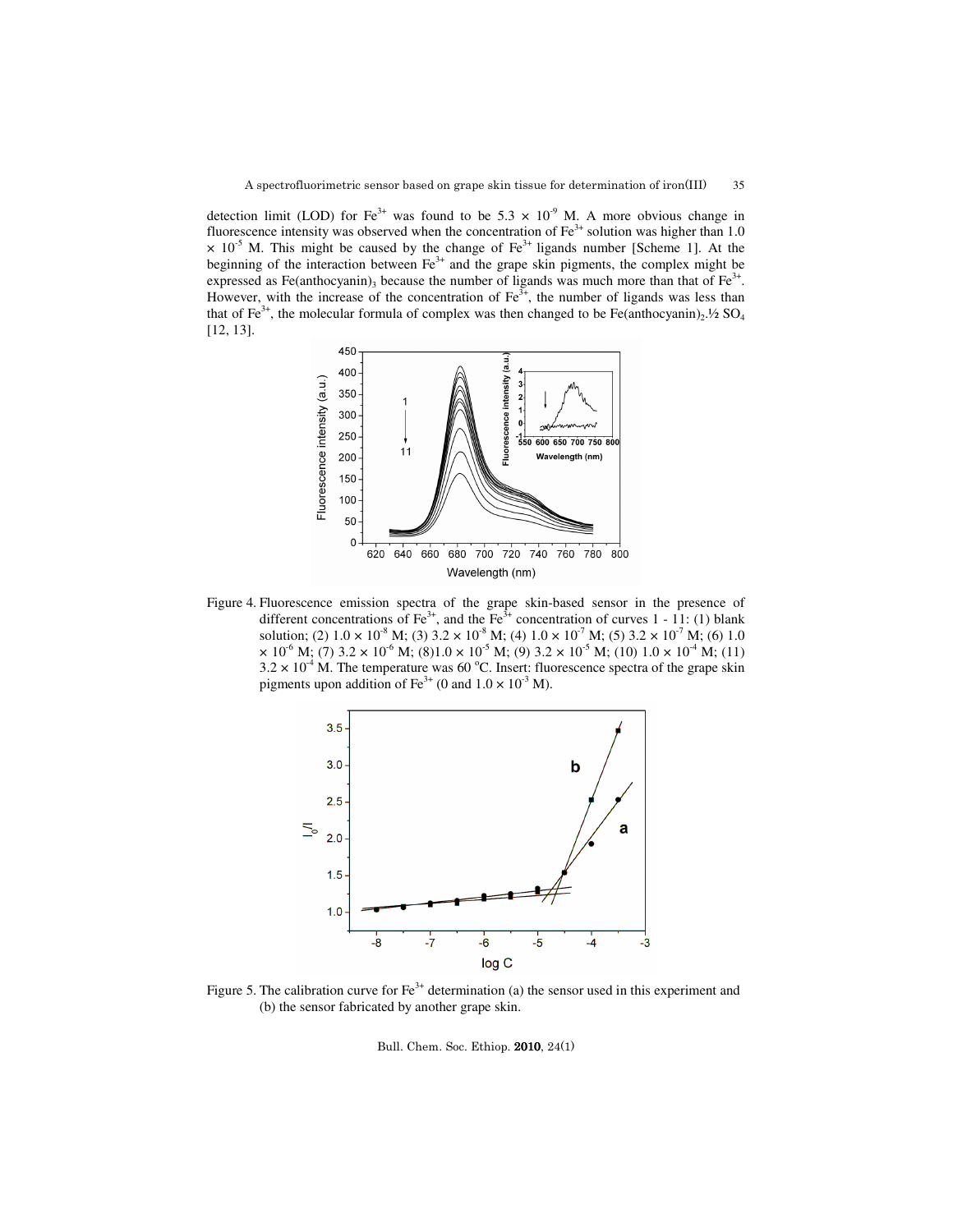Minghui Zhang et al.



Scheme 1. The interaction between anthocyanin and  $\text{Fe}^{3+}$  when the concentration of  $\text{Fe}^{3+}$  was (a) below  $1.0 \times 10^{-5}$  M and (b) above  $1.0 \times 10^{-5}$  M.